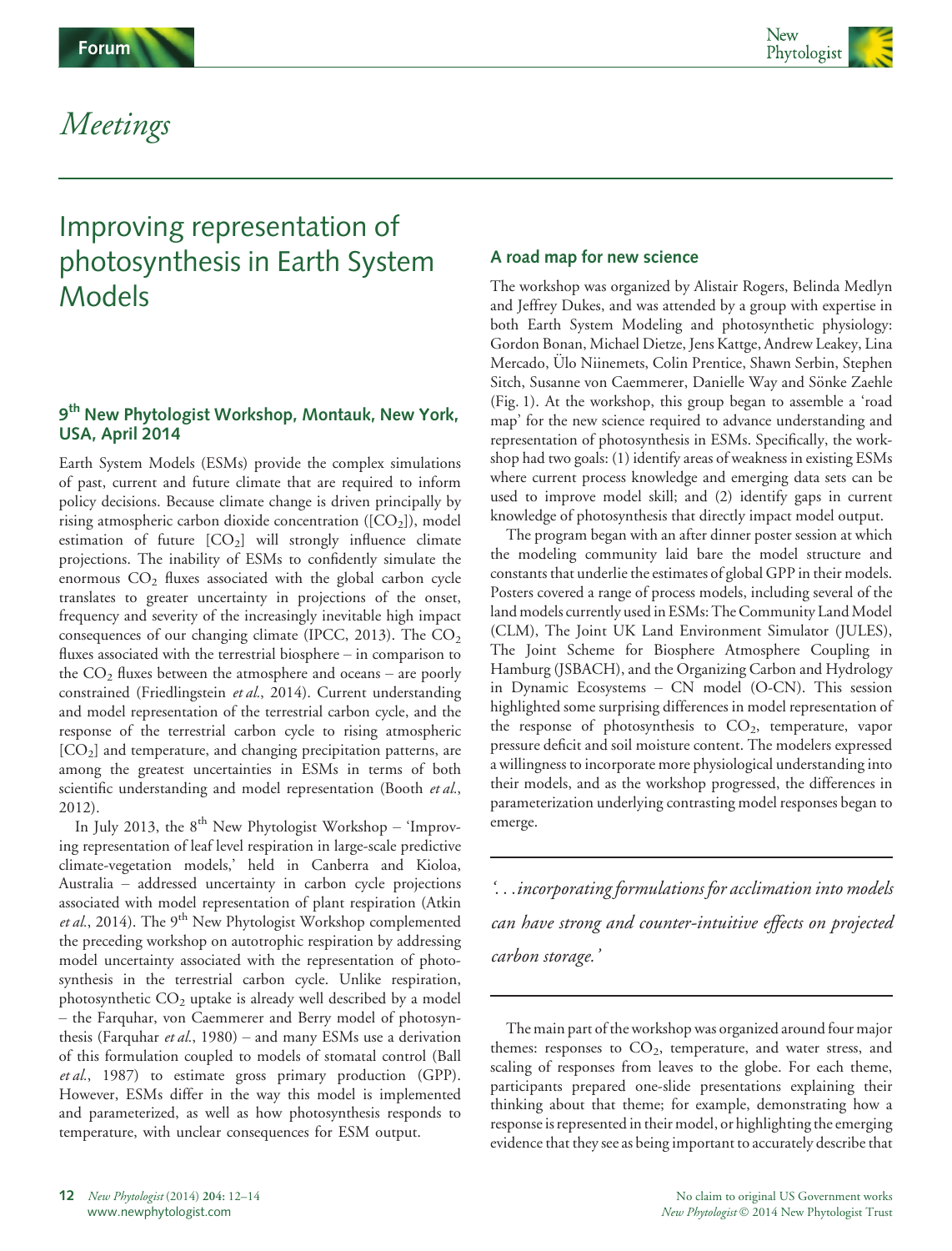



Fig. 1 Workshop participants and family members at Montauk Point, the eastern-most tip of Long Island. The lighthouse in background began service in 1796 and still serves as a navigational aid. Not pictured, Gordon Bonan.

response. This rapid round-table approach to presentations provoked fluid and constructive discussion, highlighting areas where participants were largely in agreement, areas of new research development, and areas of active debate and uncertainty.

### Parameterization

One area of strong agreement was the need to use internally consistent equations and parameterizations. Model parameters are obtained by fitting equations to gas exchange data; if these parameters are then used with different equations without consideration of the assumptions underlying the original data, photosynthesis will be incorrectly estimated. An example discussed at the meeting is that the  $CO<sub>2</sub>$  response of photosynthesis is strongly dependent on the assumed  $J_{max}$ :  $V_{c,max}$  ratio, the ratio between potential electron transport and maximum Rubisco activity. Two published values for this ratio are widely used in models: 1.97 (Wullschleger, 1993) and 1.67 (Medlyn et al., 2002). However, these two estimates differ because the parameterization of Rubisco kinetics used to derive them differs. Modelers therefore cannot choose freely between these values, but should choose a value that matches the Rubisco parameterization used in their model.

Participants also strongly supported the idea, proposed by Mike Dietze (Boston University, MA, USA), of a fully open database of raw gas exchange data that would make raw instrument data outputs available to investigators around the world. Having access to raw data would enable modelers to derive parameters to exactly match the equations used in their model, ensuring consistency between parameters and equations. Such a database would also create an opportunity to undertake powerful meta-analyses using the vast amounts of raw data that have been generated using similar methods on a handful of platforms. As scientific understanding and new temperature response functions emerge, the database would enable the recalculation of parameters from raw data, thus ensuring continued relevance of old measurements.

#### Process knowledge

An area of very active debate was the issue of whether, and how, to include mesophyll conductance  $(g_m)$  in models. Several participants demonstrated that mesophyll resistance to  $CO<sub>2</sub>$  is considerable and that it plays a strong role in determining responses of photosynthesis to temperature and  $[CO_2]$  (e.g. Niinemets et al., 2011; Evans & von Caemmerer, 2013). However, other participants argued that we should not include  $g_m$  in models yet, on the grounds that we still have relatively little information about  $g_m$  and its responses to environmental variables, that we have very few parameter values for models incorporating  $g_{m}$ , and that we have no evidence yet that models incorporating  $g_m$  perform better at projecting  $[CO<sub>2</sub>]$  or temperature responses of canopy gas exchange than models that do not. This debate highlights the importance of continued research in this area and calls for thoughtful investigation of how inclusion of  $g_m$  into models would affect model projections and their associated uncertainty.

The theme related to water use and drought saw enthusiastic discussion due to several exciting new research developments in this area. The standard empirical models of stomatal conductance have recently been re-interpreted in terms of optimization theory (Medlyn et al., 2011; Prentice et al., 2014). Gordon Bonan (NCAR, Boulder, CO, USA), described how this approach to modeling stomatal conductance has been implemented in CLM, while Belinda Medlyn (Macquarie University, Australia) described new meta-analyses to identify stomatal trait values for use with this modeling approach. Andrew Leakey (University of Illinois at Urbana-Champaign, IL, USA) showed the importance of incorporating genetic variation in stomatal sensitivity to photosynthesis, relative humidity and  $CO<sub>2</sub>$  into model parameterization.

## Acclimation

One major area of uncertainty, highlighted during the temperature theme, is that of acclimation to prevailing conditions. Many plants adjust the temperature sensitivity of photosynthesis to the temperatures they experience in the preceding days and weeks (e.g. Way & Yamori, 2014), but few land models include this process of acclimation (Smith & Dukes, 2013). Jeff Dukes (Purdue University, West Lafayette, IN, USA) and Lina Mercado (University of Exeter, UK) demonstrated that incorporating formulations for acclimation into models can have strong and counter-intuitive effects on projected carbon storage. However, there are relatively few data available to parameterize the acclimation process, and in particular to distinguish acclimation from interspecific differences. Measurement of the temperature responses of photosynthetic parameters (e.g.  $J_{max}$  as opposed to net photosynthesis) on a wide variety of plant functional types from around the globe would provide a more solid foundation for incorporating acclimation in large-scale models. In contrast to temperature acclimation, physiologists were pleasantly surprised to realize that the representation of CO2 acclimation in the O-CN model is quite close to their understanding of this process (e.g. Ainsworth & Rogers, 2007).